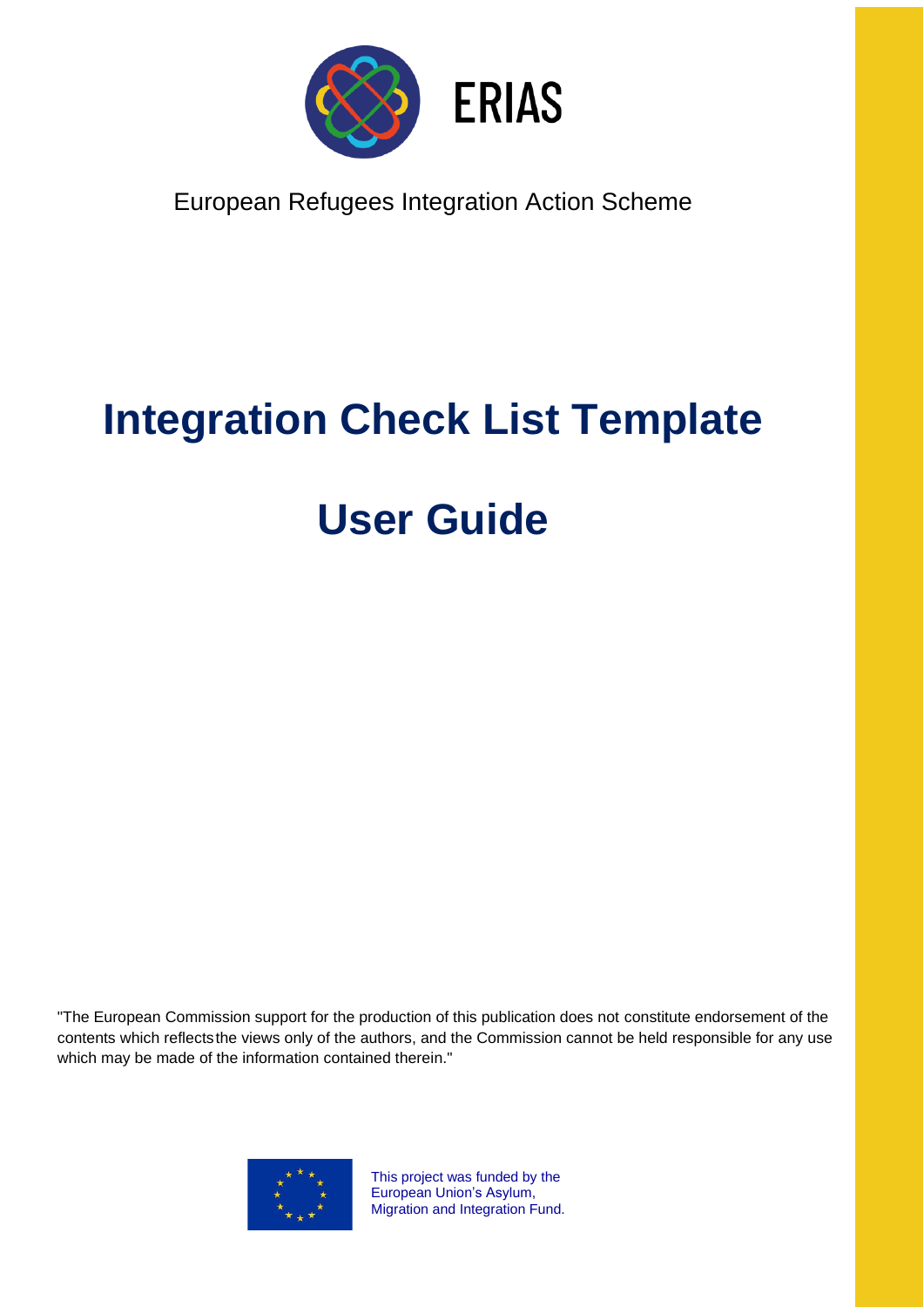

## **Fonts**

Sheet title:

Number sheet: ARIAL BLACK 40 - WHITEText: ARIAL NARROW 24 BOLD - WHITE

Section title: ARIAL NARROW 12 BOLD -

BLUESection text: ARIAL 10 or 9 –

BLACK

### **Template characteristics**

All the sheets have the same frame: the **"TABLE" mode** has been favored to simplify the integration of your dataand to facilitate the addition of texts that correspond to the specificities of your country.

Before starting to create your toolbox, you must configure the display in Word to properly identify the outlines ofthe sections and lines in each form:

- $\Rightarrow$  Go to page 3
- $\Rightarrow$  Place your cursor (or click with the mouse) on the "Business Guide" area
- $\Rightarrow$  The "Table Tool" Word tab appearson the ribbon
- Click on « Layout » then on « **Showgridlines**



#### **Integration of your data**

- $\Rightarrow$  You write your text as you go directly in the template: nomajor difficulty, the formatting is respected.
- $\Rightarrow$  You introduce your data from another document: it is betterto **proceed line by line/bullet**. You can do a simple copy/paste but if you have formatting difficulties, copy/paste with the paste option "keep only text" which removes the original formatting from your data(usually , the paste option is activated by clicking on the right button of the mouse or the touchpad of the computer).



#### **www.erias.org**